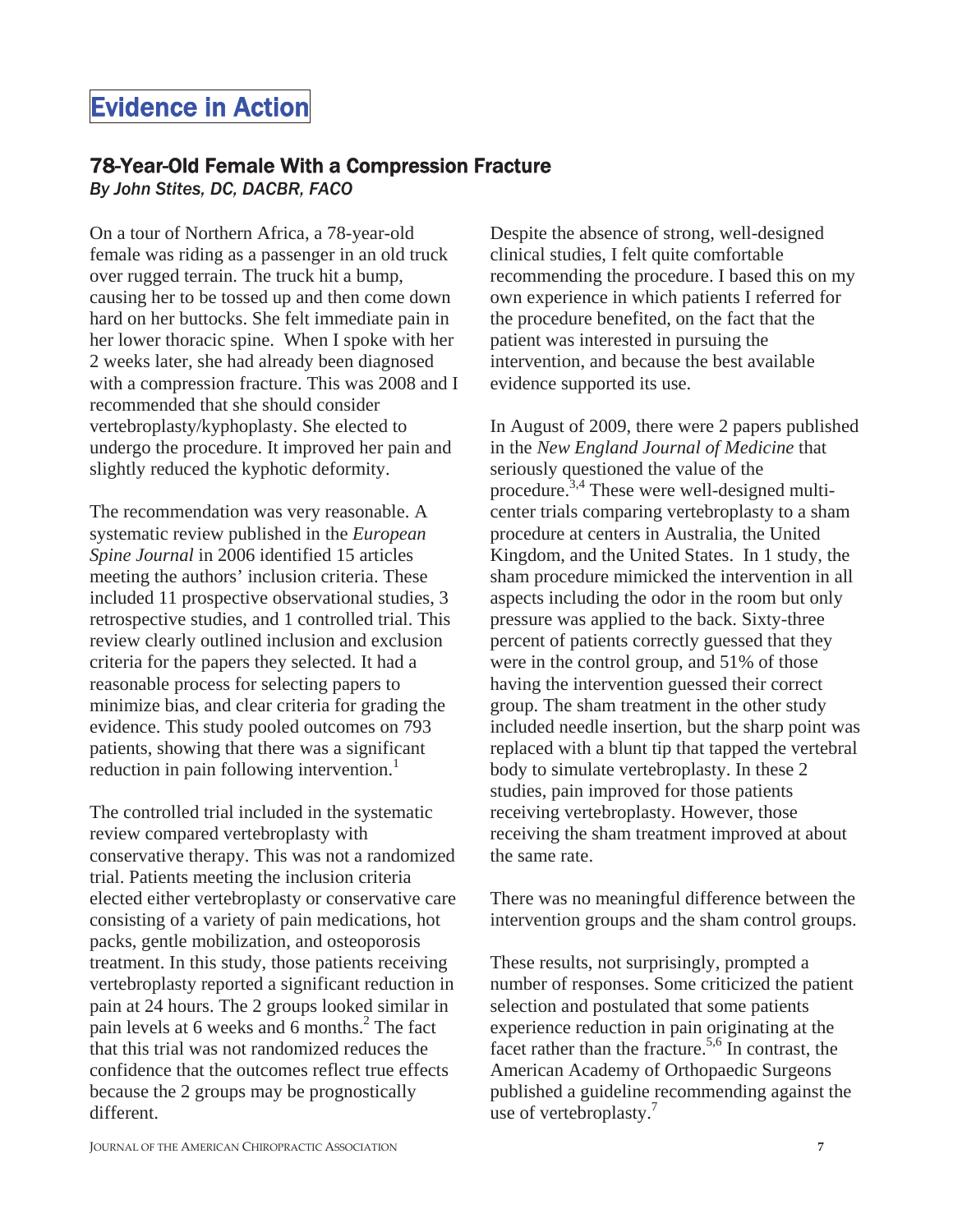That was certainly not the last word. From June 2011 to June 2012, 275 articles on vertebroplasty have been indexed in Pubmed. In April 2012 and June 2012, 2 systematic reviews, 1 in the *European Spine Journal* and the other in *Clinical Orthopedics and Related Research,* were published in an attempt to summarize the more recent literature.<sup>8,9</sup> The reviews were consistent with each other, finding that patients who elect vertebroplasty have a notable decrease in pain compared to conservative care but no notable advantage over sham treatment.

This may at first glance seem discouraging to practitioners who wish to use current evidence to inform their practice. However, on reflection, this serves to illustrate the importance of the process of evidence-based clinical practice (EBCP) and the integral role of both the clinician and the patient. When looking at the scientific literature, it is the exception rather than the rule that evidence provides definitive answers. Generally, it informs the decision-making process between the doctor and the patient.

The process of EBCP includes asking a clinical question, acquiring the best available evidence, appraising that evidence, and applying it to patient care. This is followed by assessing the patient's outcomes. In this approach, critical appraisal skills come into play and the importance of understanding the evidence hierarchy is key. One way to think about the state of the current best evidence is to postulate whether further studies are likely or unlikely to change your recommendations.

This story also illustrates the importance of looking at current evidence. If you examined a clinical topic 2 years ago, you cannot assume your understanding matches the current state of knowledge.

What would I do based on the current best evidence? It depends on the patient. I would probably not recommend the procedure but at the same time I would not discourage it. If patients ask if anything else might help with the pain of an osteoporotic compression fracture, I would certainly talk to them about vertebroplasty. I would let patients know that there is a good chance that they will find relief after the treatment but its value has been questioned because there seems to be the same relief after a sham treatment. I would also inform patients that there does not appear to be any difference in pain levels after a few months and, although it's generally a safe procedure, there is a slight increase in the likelihood of additional fractures. If the patient was in pain and felt they had to do something, I would say "go for it." Of course, it may be weeks to months before I am again faced with a patient who is dealing with pain from a compression fracture. I would have to reassess the current literature at that time.

## **References**

- 1. Ploeg WT, Veldhuizen AG, The B, Sietsma MS. Percutaneous vertebroplasty as a treatment for osteoporotic vertebral compression fractures: a systematic review. *Eur Spine J* 2006;15:1749– 1758.
- 2. Diamond TH, Champion B, Clark WA Management of acute osteoporotic vertebral fractures: a nonrandomized trial comparing percutaneous vertebroplasty with conservative therapy. *Am J Med* 2003;114:257–265.
- 3. Buchbinder R, Osborne RH, Ebeling PR, Wark JD, Mitchell P, Wriedt C, Graves S, Staples MP, Murphy B. A randomized trial of vertebroplasty for painful osteoporotic vertebral fractures. *N Engl J Med* 2009;361(6):557–568.
- 4. Kallmes DF, et al. A randomized trial of vertebroplasty for osteoporotic spinal fractures. *N Engl J Med* 2009;361(6):569–579.